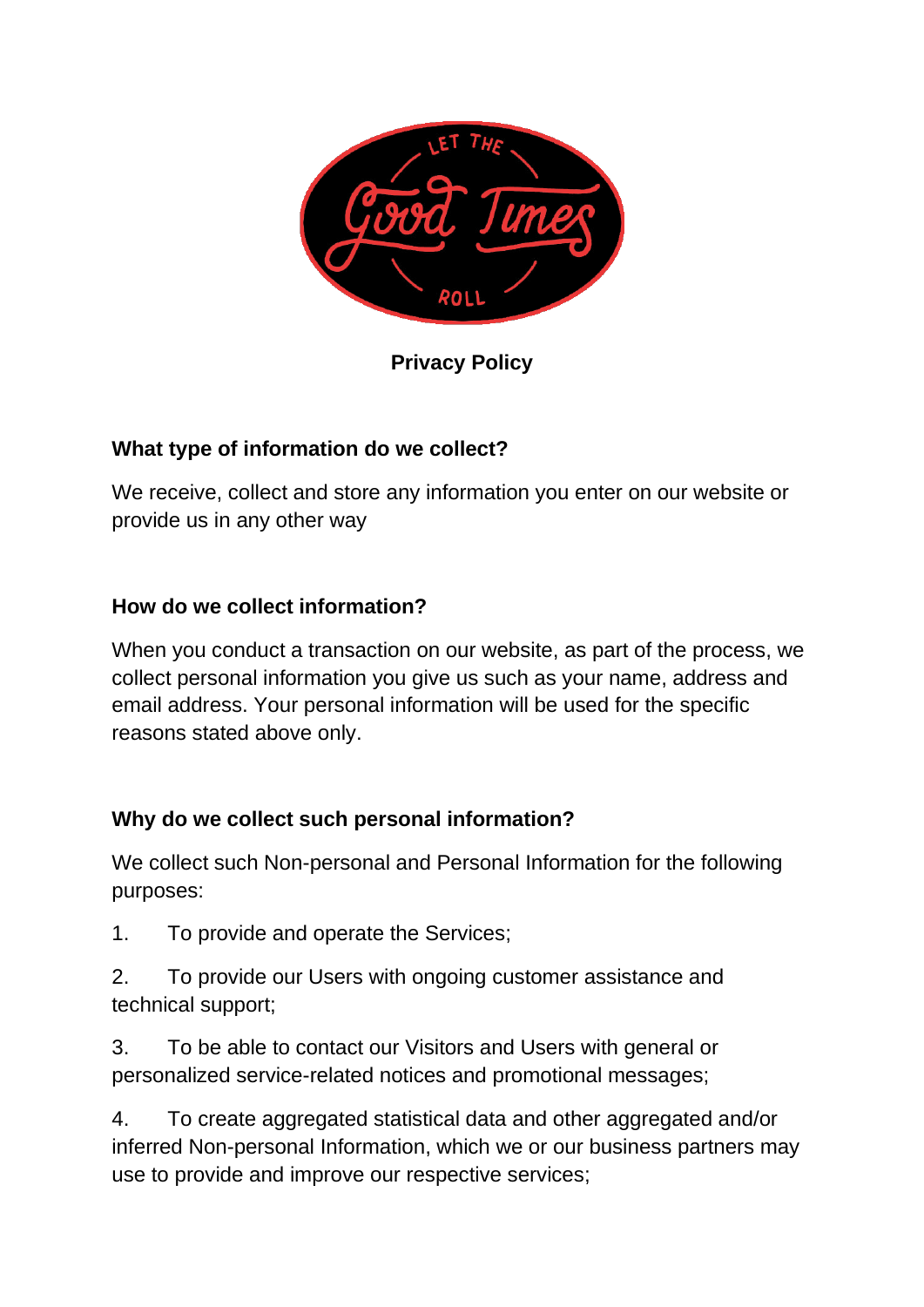5. To comply with any applicable laws and regulations.

### **How do we store, use, share and disclose your personal information?**

Our company is hosted on the Wix.com platform. Wix.com provides us with the online platform that allows us to sell our products and services to you. Your data may be stored through Wix.com's data storage, databases and the general Wix.com applications. They store your data on secure servers behind a firewall.

All direct payment gateways offered by Wix.com and used by our company adhere to the standards set by PCI-DSS as managed by the PCI Security Standards Council, which is a joint effort of brands like Visa, MasterCard, American Express and Discover. PCI-DSS requirements help ensure the secure handling of credit card information by our store and its service providers.

## **How do we communicate with our site visitors?**

We may contact you to notify you regarding your account, to troubleshoot problems with your account, to resolve a dispute, to collect fees or monies owed, to poll your opinions through surveys or questionnaires, to send updates about our company, or as otherwise necessary to contact you to enforce our User Agreement, applicable national laws, and any agreement we may have with you. For these purposes we may contact you via email, telephone, text messages, and postal mail.

## **How do we use cookies and other tracking tools?**

If your website tracks personal information through the use of cookies, for example, you must make this clear to your site visitors. Be clear about what tracking tools (e.g. cookies, flash cookies, web beacons, etc.,) your website employs, what personal information they gather and why they are being used.